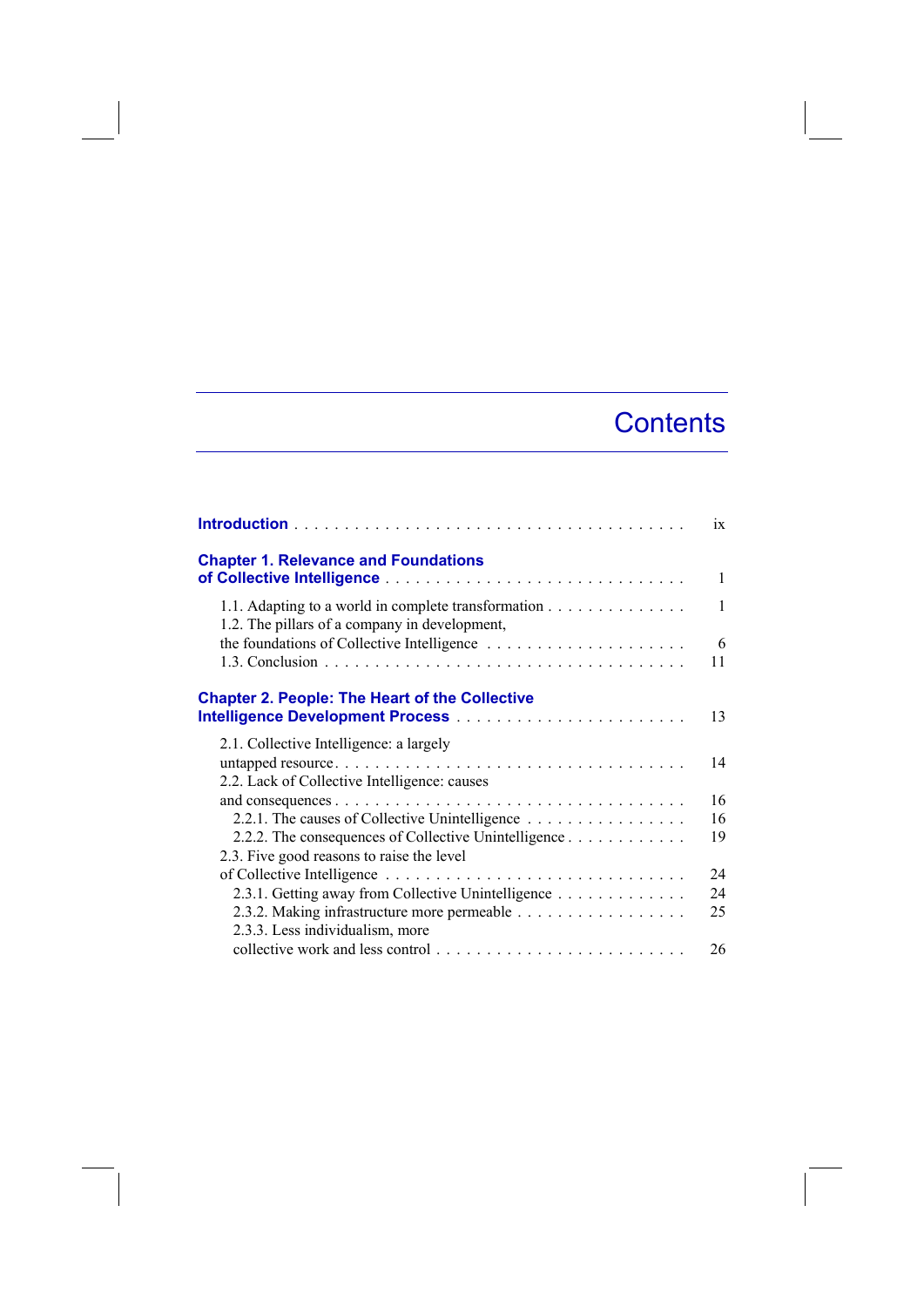## vi Collective Intelligence Development in Business

| 2.3.4. Increasing the intangible wealth of a company<br>2.3.5. To implement change $\dots \dots \dots \dots \dots \dots \dots \dots \dots \dots \dots$ | 32<br>36 |
|--------------------------------------------------------------------------------------------------------------------------------------------------------|----------|
| 2.3.6. Conclusions about the reasons<br>to increase the level of Collective Intelligence                                                               | 38       |
| 2.4. Collective Intelligence: an obvious choice                                                                                                        |          |
|                                                                                                                                                        | 39       |
|                                                                                                                                                        | 39       |
| 2.4.2. Consequences of this paradox: the                                                                                                               |          |
| small range of personalities present in companies                                                                                                      | 40       |
| 2.4.3. Conclusion: the necessity of understanding                                                                                                      |          |
|                                                                                                                                                        | 43       |
| <b>Chapter 3. Developing Collective</b>                                                                                                                |          |
| Intelligence: Understanding People and Diversity [1] [1]                                                                                               | 45       |
|                                                                                                                                                        | 46       |
| 3.1.1. Report of the mechanism of interpretations                                                                                                      | 47       |
|                                                                                                                                                        |          |
| 3.1.2. The devastating effects of interpretation                                                                                                       |          |
| on Collective Intelligence – the necessity of                                                                                                          |          |
|                                                                                                                                                        | 51       |
| 3.2. Understanding people through perception filters                                                                                                   | 54       |
| 3.2.1. The obvious part of perception filters:                                                                                                         |          |
|                                                                                                                                                        | 55       |
| 3.2.2. The less obvious part of perception                                                                                                             |          |
|                                                                                                                                                        | 57       |
| 3.2.3. Filters in the service of                                                                                                                       |          |
|                                                                                                                                                        | 86       |
| 3.2.4. Why do some personalities                                                                                                                       |          |
|                                                                                                                                                        | 88       |
| 3.3. Diversity and stress: different survival behaviors                                                                                                | 89       |
|                                                                                                                                                        | 90       |
|                                                                                                                                                        | 90       |
|                                                                                                                                                        | 91       |
|                                                                                                                                                        | 94       |
|                                                                                                                                                        | 96       |
|                                                                                                                                                        |          |
| <b>Chapter 4. What is Leadership? A Note</b>                                                                                                           |          |
| on Works about Leadership and a Tentative                                                                                                              |          |
|                                                                                                                                                        | 99       |
|                                                                                                                                                        | 99       |

4.2. Tentative definition of leadership . . . . . . . . . . . . . . . . . . . . . . . 105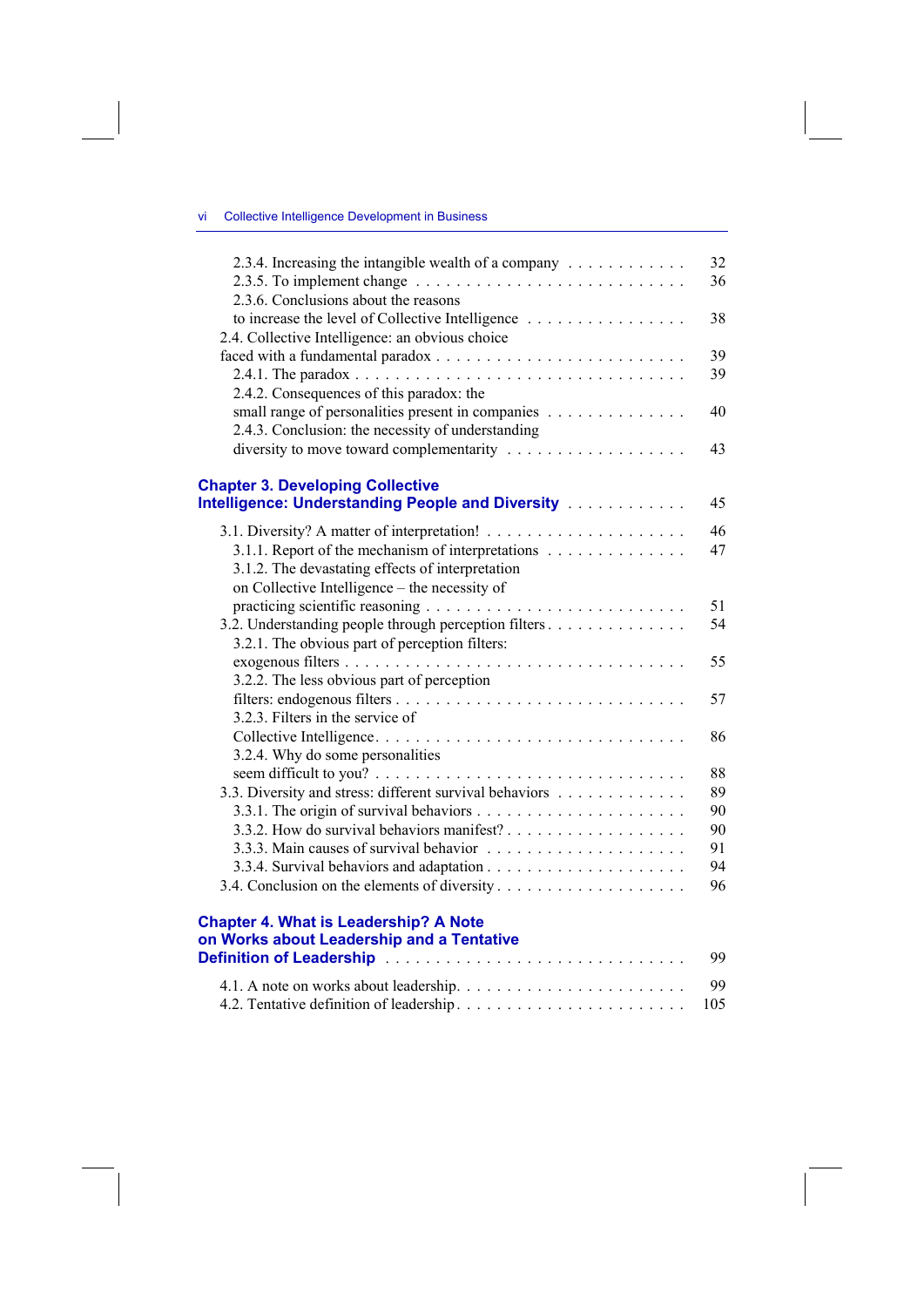|                                                                                                       | 106 |
|-------------------------------------------------------------------------------------------------------|-----|
|                                                                                                       | 106 |
|                                                                                                       | 111 |
|                                                                                                       | 123 |
| 4.4. Links between Collective Intelligence                                                            |     |
|                                                                                                       | 126 |
|                                                                                                       | 126 |
|                                                                                                       | 127 |
| 4.4.3. Conclusion on the links between                                                                |     |
|                                                                                                       | 128 |
|                                                                                                       |     |
| 4.5. Leadership, to mediate between opposing sides                                                    | 131 |
| 4.6. Leadership: transcending organizational                                                          |     |
|                                                                                                       | 136 |
| 4.6.1. Leadership and organization: example                                                           |     |
|                                                                                                       | 136 |
| 4.6.2. Leadership: overcoming cultural differences.                                                   | 138 |
|                                                                                                       | 145 |
|                                                                                                       |     |
| <b>Chapter 5. Postures and Roles of a</b>                                                             |     |
|                                                                                                       | 147 |
|                                                                                                       | 147 |
| 5.2. The postures of a leader $\ldots \ldots \ldots \ldots \ldots \ldots \ldots \ldots \ldots \ldots$ | 149 |
|                                                                                                       | 149 |
|                                                                                                       | 155 |
|                                                                                                       | 160 |
| 5.3. The roles of a leader, in the service of                                                         |     |
|                                                                                                       |     |
|                                                                                                       | 163 |
| 5.3.1. Role of a leader in relation to the Vision                                                     | 163 |
| 5.3.2. Role of a leader in relation to the Structure.                                                 | 165 |
| 5.3.3. Role of a leader in relation to individuals                                                    |     |
|                                                                                                       | 168 |
| 5.3.4. Main actions of a leader, manager                                                              |     |
| or non-manager, over individuals and their skills                                                     | 185 |
|                                                                                                       |     |
| <b>Chapter 6. The Skills of a Leader in</b>                                                           |     |
|                                                                                                       | 189 |
| 6.1. Being a leader: a sum of personal                                                                |     |
|                                                                                                       | 189 |
| 6.1.1. Ensuring maximum mobility                                                                      |     |
|                                                                                                       | 189 |
| 6.1.2. Knowing yourself and                                                                           |     |
|                                                                                                       |     |
|                                                                                                       | 192 |